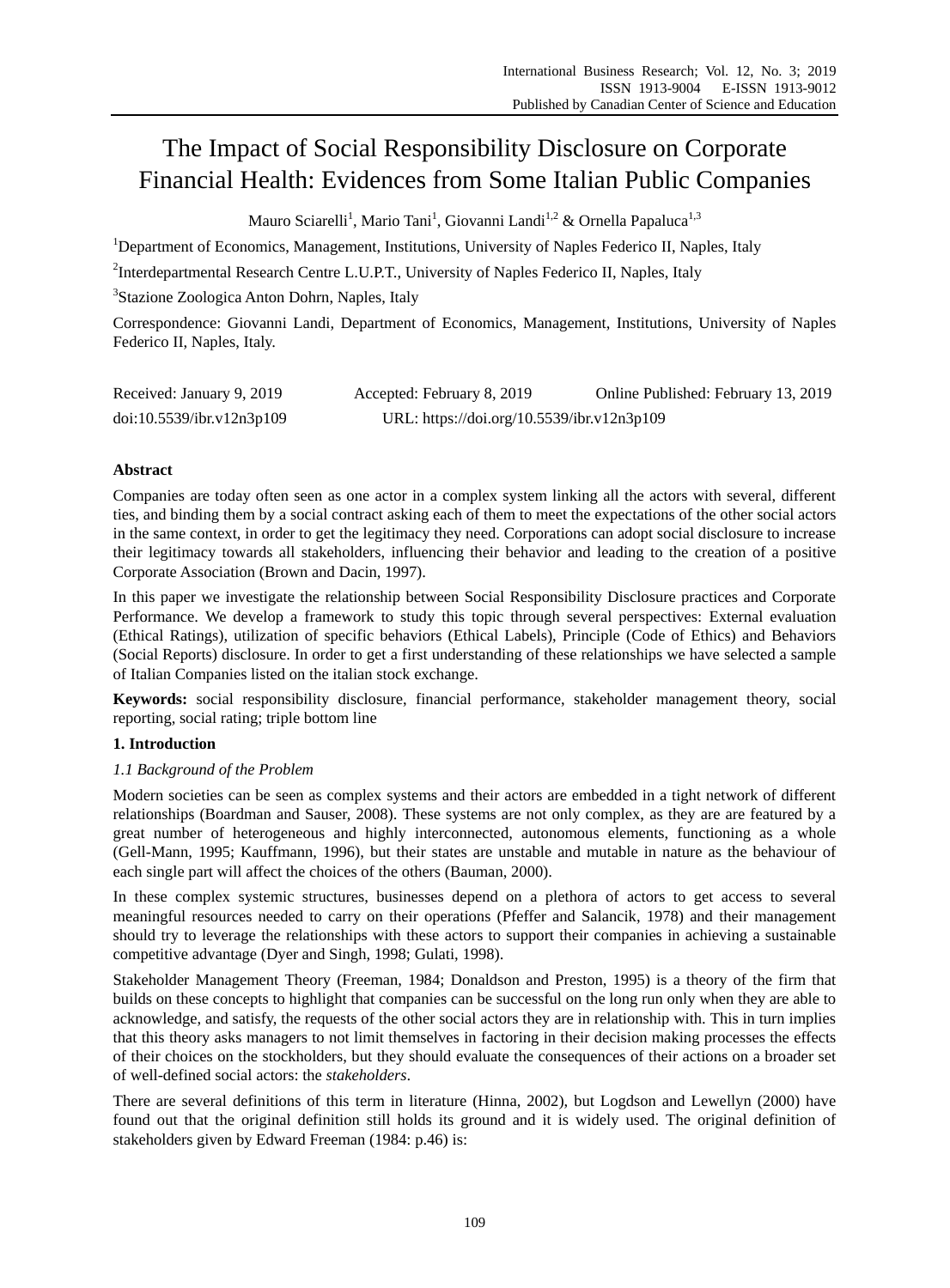## *A stakeholder in an organization is (by definition) any group or individual who can affect or is affected by the achievement of the organization's objectives.*

In order to be successful at managing stakeholder relationships, managers must be able to address many strategic management issues without recurring to the separation fallacy (Freeman, Harrison, Wicks, Parmar and de Colle, 2010: p.91) i.e. that business and social decisions have to be separated (Ansoff, 1965). Moreover, enterprises must consider the latter only as issues of lesser importance that must be addressed when they help enterprise's competitive success or, at least, do not hinder it.

In addition, Stakeholder Management Theory asks managers to "create as much value as possible for stakeholders, without resorting to trade-offs" among them (Freeman*,* Harrison, Wicks, Parmar and de Colle, 2010: p.28).

In order to help managers in addressing the stakeholders needs, some scholars have suggested managers to focus on the effect each given stakeholder can have on strategy definition. In this stream of research some scholars (Mitchell, Agle and Woods, 1997) have proposed to classify each stakeholder analyzing some of his characteristics (i.e. his *legitimacy* and his *power* to influence the company) and one characteristic of the issue they are caring for (its *urgency*); others (Frooman, 1998; Kochan and Rubinstein, 2000) have classified the stakeholder using the stakeholders perspective taking into consideration how they can affect the company in reaching its goals, they have classified the stakeholders according to their ability to leverage their competences to influence the company providing valuable resources for the enterprise, or hindering their retrieval, even from other sources, as a way to take action in defense of some specific issue. Some others have classified the stakeholders according to both their capacity to help and to harm the company in reaching its own objectives (Savage, Nix, Whitehead and Blair, 1991).

But according to Rusconi (2007) the real nexus in Stakeholder Management Theory is to acknowledge that the relationships between the firm and the stakeholders cannot be described by a set of independent dyadic relationships but managers have to take into consideration the interconnections between each stakeholder and the resulting relationship networks. According of Sydow and Windeler (1998), Stakeholder Management Theory sees the firm as an actor in a web of complex, stable, and mutually influencing relationships. It follows that managers must be able to correctly evaluate the consequences of their actions in the whole network tomanage effectively the relationship with their stakeholders. Moreover they must be able to comprehend how their action will ripple through the network affecting the various stakeholders not only directly, but even indirectly as each stakeholder can even get exposed to the actions of the firm through his ties to the other stakeholders or to specific issues (Rowley and Berman, 2000) and not only through the one linking them to the firm (Fombrun, 1982; Rowley, 1997). In fact several authors (Ekeh, 1974; Harrison and Wicks, 2013) have highlighted that the company's actions will propagate in the relational network embedding each system actor, and they will be amplified, both positively and negatively, according to how the company behave towards each stakeholder; moreover, these effects will be able to influence even the actors that the company is not related directly with as they will be able to assess the effects of hte company behaviors on the other actors of hte system.

As a consequence, some scholars (Fombrun, 1982; Rowley, 1997) have highlighted that enterprises have to manage each single relationship taking into account its interactions with the whole network of relationship and those interests it is built upon (Freeman and Evan, 1990). According to some authors (Sciarelli and Tani, 2013) this implies a deep change of perspective from the classic idea that the firm is the central in the value-creation processes to a more "distributed" idea of value creation in which the firm and the stakeholders help each other in carrying on their own processes without a clear identification of a central actor in the network of relationship linking the company to its stakeholders, directly, and to the stakeholders of their stakeholders, indirectly.

The change of perspectives behind this approach to Stakeholder Management Theory, asks managers to acknowledge that the effects of their decision making processes on the society is not only related to the economic aspect but they can have different effects that will be evaluated by each single stakeholder basing on his own set of values (Jonker and Foster, 2002).

Zimmerman and Zeits (2002) state that companies should answer to the different requests of the other social actors, both its direct and indirect stakeholders, if they want to increase their legitimacy as needed to get the most benefeits out of the system of relationship they are part of as actors in the society. It follows that corporations, in order to benefit from their network of relationships have to make it stabler, and mutually beneficial with most of the other actors in their systems (their interlocutors) (Maak, 2007). According to some authors (Donaldson and Dunfee, 1994; Noland and Philips, 2010) the context can become a stable and mutually beneficial network only when the various actors, both companies and stakeholders, share the same set of values and use them in their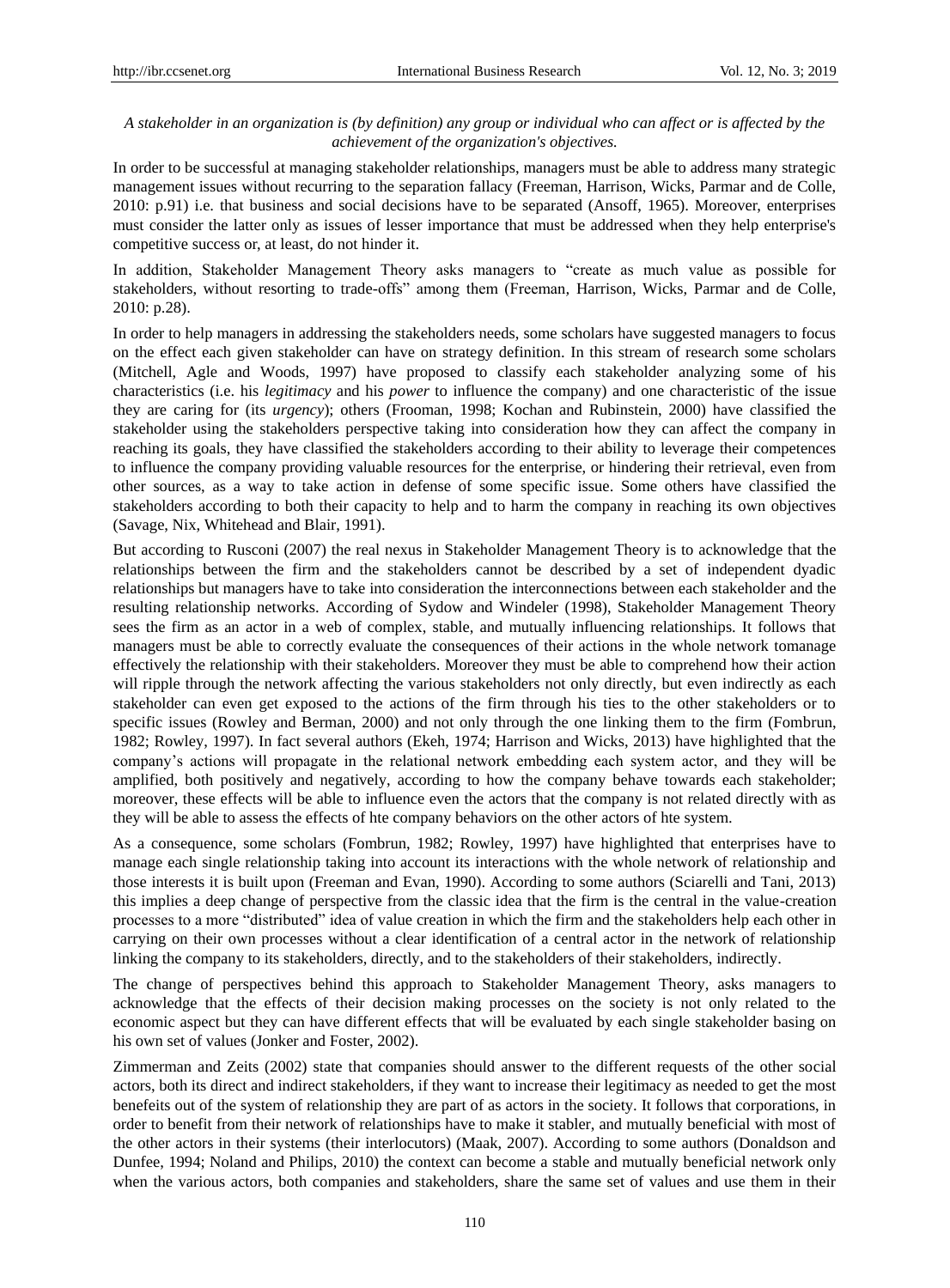decision making processes. These shared set of values will help in draft the Social Contract binding together the firms and all their stakeholders (Hillman and Keim, 2001).

Harrison and Wicks (2013) hold that these consideration, the existence of a propagation effect in the relationship network and the need to align the values of the various social actors involved in, or affected by, the network as a whole, lead to the need of adopting a broader perspective on the role of the company in the society that is not limited to the creation of economic value. This broader perspective will drive managers to see, and factor in, the social and environmental constraints to their actions (Elkington, 1992; Passet, 1996; Sciarelli, 2012).

According to some authors (Frederick, 1994; Carroll and Buchholtz, 2003), the very same existence of a relational network linking the different society's actors and creating the foundations of the companies' ability to reach a sustainable competitive advantage can be considered at the roots of the Corporate Social Responsibility concept itself (Bowen, 1953; Carroll, 1979).

## *1.2 Prior Literature*

In order to be considered as Socially Responsible actors, organizations will have to respond to specific social issues that can be linked to one, or more, specific stakeholders' groups (Carroll and Buchholtz, 2003). According to Mohr, Webb and Harris (2001) this means that the organization will have first to understand their impacts on the society as a whole and, then, decide how to operate in order to limit their own negative effects on all the other stakeholders while maximizing the positive ones.

One way companies have to prove their commitment toward Social Responsibility, is to implement sustainable practices as they help in contributing to society's advancements; this, according to the Green Paper of the European Union (2001), requires to integrate social and environmental concerns into the business operations and in the ways the firm interacts with the various stakeholders it is in relationship with.

Some authors (Skaar and Fet, 2012), go one step further, linking the organization efforts toward Corporate Social Responsibility to their ability to engage even their business partners in being responsible and sustainable. Using this approach the choice to engage business relationships with other socially responsible economic actors becomes a proxy to prove other stakeholders a real commitment to answer the various social issues they are called upon.

According to some other authors, a company can be considered responsible, and aligned to the interests of all the system's actors, only when it is able to adopt a whole life-cycle approach in their decision making processes (Finkbeiner, Schau, Lehmann and Traverso, 2010) limiting the negative effects of their products, and services, in the whole value chain (Matos and Hall, 2007). This further requirement asks companies to take into consideration their impact on the society starting from the choice of the raw materials and of their production processes, continuing in the design of the transformation processes and in defining the marketing practices needed to reach the customer, and factoring in even the product disposal after it has been completely used by the final consumer.

In literature several advantages of being responsible have been highlighted. In particular several authors (Hoeffler and Keller 2002; Sen and Bhattacharya, 2004, Barnett, 2007) have pointed out that a company can benefit from its Corporate Social Responsibility-related activities can be achieved only if the company is able to be consistent at it over time.

Being consistent in their Socially Responsible efforts has two main effects on the stakeholders perception of the company and its activities (Mohr and Webb, 2005; Brown Dacin, Pratt and Whetten, 2006).

According to Brown and Dacin (1997) the time-dependence of the organizations' behavior is an integral part of the concept of *corporate association* – defined as the set of perceptions each stakeholder has of the firm behavior – as being consistent helps the stakeholders groups to evaluate the efforts of the company on Corporate Social Responsibility as being not a ploy to deceive them.

On a similar page, Godfrey (2005) holds that a socially responsible behavior is one way businesses have to create moral capital; the management will be able lo leverage this moral capital in order to reduce the neegative effects of their socially irresponsible activities', if any.

Stakeholders usually distrust the company efforts on Social Responsibility as in many cases they are only seen as a way to get a market advantage toward competitors (Laufer, 2003). Moreover this behavior can be exploited by some companies in order to implement a differentiation strategy, even if it is viable only for some of their product lines (Auger, Devinney, Louviere and Burke, 2008; Porter and Kramer, 2006; Carroll and Shabana, 2010).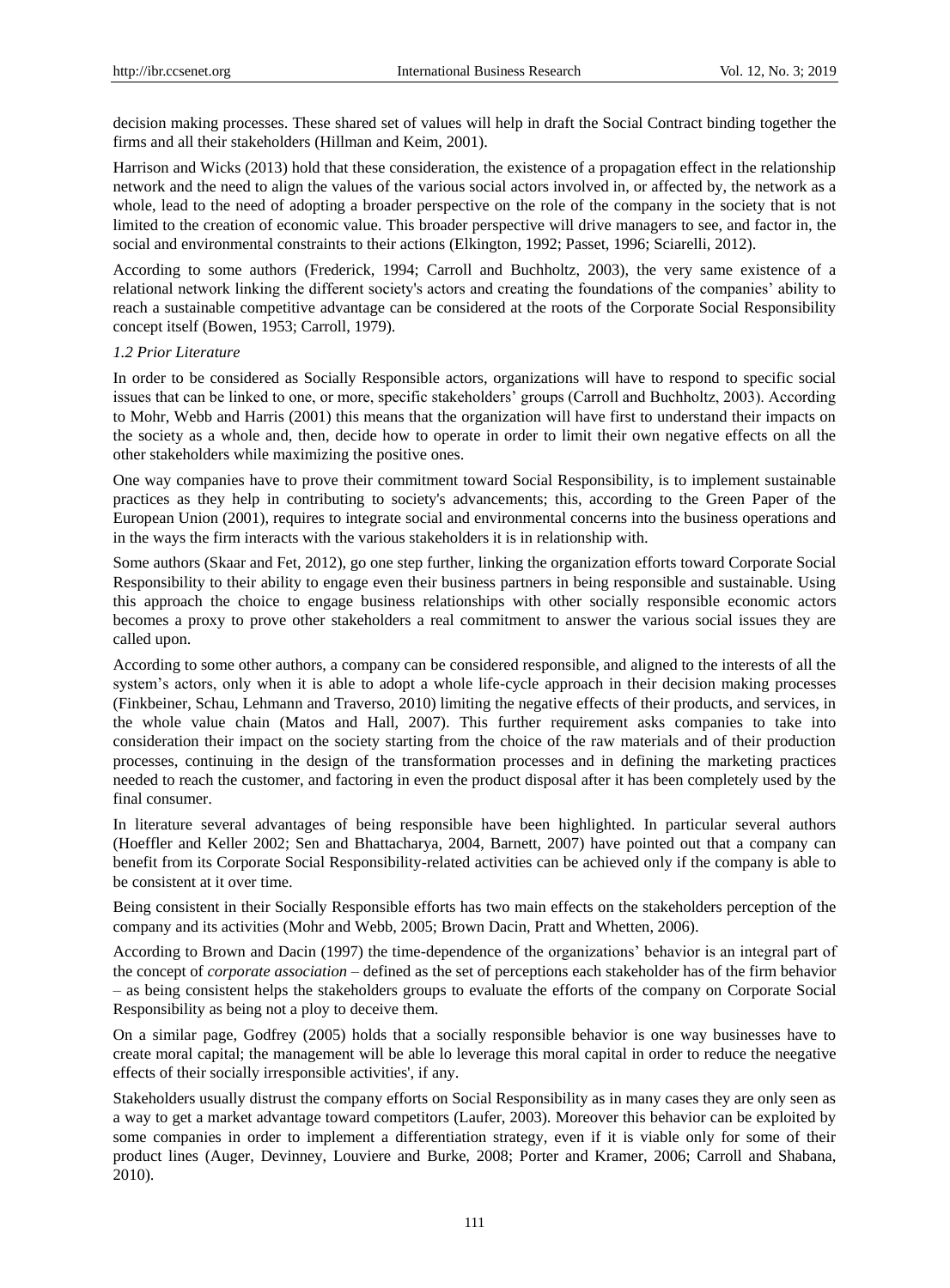In fact, several studies have shown that being responsible can become a valid source of a sustainable competitive advantage for companies creating the incentives to just pose as sustainable. In particular, Elliott and Freeman (2001) showed that some consumers were willing to pay a higher price to buy an asset that had been produced in a socially responsible manner. Similar results were found by Line, Hawley and Krut (2002) and by De Pelsmacker, Driesen and Rayp (2005). The first study found that consumers were ready to pay a premium price for products showing some ethical label; while the latter, a study on a sample of 808 belgian customers, found that consumers are willing, on average, to pay a price of about 10% higher for a product socially responsible.

One way companies have to avoid the risks related to stakeholder distrust toward their responsible behavior is to become accountable - i.e to provide the interested parties with all the informations needed to explain and justify the rationale behind company's actions (Gray, Dey, Owen, Evans and Zadek, 1997). Being accountable, companies give the stakeholders all the informations required to have the opportunity to make decisions or take actions concerning organisational behaviour, if they want (Swift, 2001). Companies can use several, different, media to engage in the communication processes needed to be accountable toward their stakeholders. Some of them are the pages on their web-sites (Branco and Rodrigues, 2008), or printing labels on the packaging of their products (Silayoi and Speece, 2007), even if the more used tool companies adopt in order to be accountable are the social reports (Marimon, del Mar Alonso-Almeida, del Pilar Rodríguez and Alejandro, 2012) often written following some specific, widespread standard as the Global Reporting Initiative one (Brown, De Jong and Lessidrenska, 2009), and publishing their Ethical Codes (Clarkson, 1995) – i.e. declaring the ethical principles driving the decision making processes of the company management.

In general all the communications a company can uses in order to communicate to become a legitimate actor in the various systems (both market and society as a whole) they are embedded into, are labeled as Social Responsibility Disclosure (Campbell, 2000). These practices are used to communicate the various activities a company is carrying on for the various stakeholders and have the ability to influence the stakeholders' perceptions, and their behavior as well (Auger, Devinney, Louviere and Burke, 2008).

Social Responsibility Disclosure is a voluntary effort and several authors (Nilsson, Tuncer and Thidell, 2004; De Pelsmacker and Janssens, 2007) have shown that stakeholders ask companies to be transparent in order to believe that the disclosure is not just a ploy (DeTienne and Lewis, 2005). Voluntary Social Responsibility Disclosure can be really defined as a *transparent disclosure* only when the company let all the meaningful stakeholders to get the level of detail the need to get access to all the relevant information (O'Brien, Teisl, 2004; Dubbink, Graafland and Van Liedekerke, 2008).

People are more prone to distrust these practices when companies try to use them just as a way to increase their reputation, or to defend it from negative consequences (Hooghiemstra, 2000); instead companies are expected to use them as a way to help external stakeholders in understanding what are the roots of the company social performance (Berthelot, Cormier and Magnam, 2003; Dubbink, Graafland, Van Liedekerke, 2008) even if several marketing scholars (Bone and Corey, 2000; Rokka and Uusitalo, 2008) have pointed out that they can be used by modern companies to reach for those consumers looking for products sharing their own same ethical values.

According to Niskanen and Nieminen (2001), companies can increase the quality, the transparency, and the effectiveness, of their Social Responsibility Disclosure practices asking an external actor (a third party) to evaluate their behavior in order to assess if it is really a responsible one. Even these external evaluations can take several, different forms. A widespread model of externally assured Social Responsibility Disclosure is to apply for one of the many ethical certifications. These certifications give the companies the ability to use recognizable logos on their products in order to signal the stakeholders, mostly consumers, that their behavior is compatible with a specific process respectful of some basic set of principles (Font and Harris, 2004; Teisl, Rubin, Noblet, 2008). Another way is to help some external, independent, company to "rate" them using a specific protocol that can be used to evaluate their performance adopting some specific criteria usually built considering the effects of the company actions in three main perspectives: the Environmental, the Social, and the Governance perspective (Tani, 2012; Stubbs and Rogers, 2013).

All these forms of disclosure adopt a different protocol so it is not possible to sum up a general criteria that can effectively indicate the content a Social Responsibility Disclosure practice must meet in order to be considered a trustable one, moreover some Ethical Rating companies have decided to adopt a different way to assess companies according to the industry they operate (Tani, 2012). At the same time, Branco and Rodrigues (2008) have highlighted that the SRD usually focus on four main classes of items to disclose: Environment, Human Resources, Products and Consumers, Community Engagement.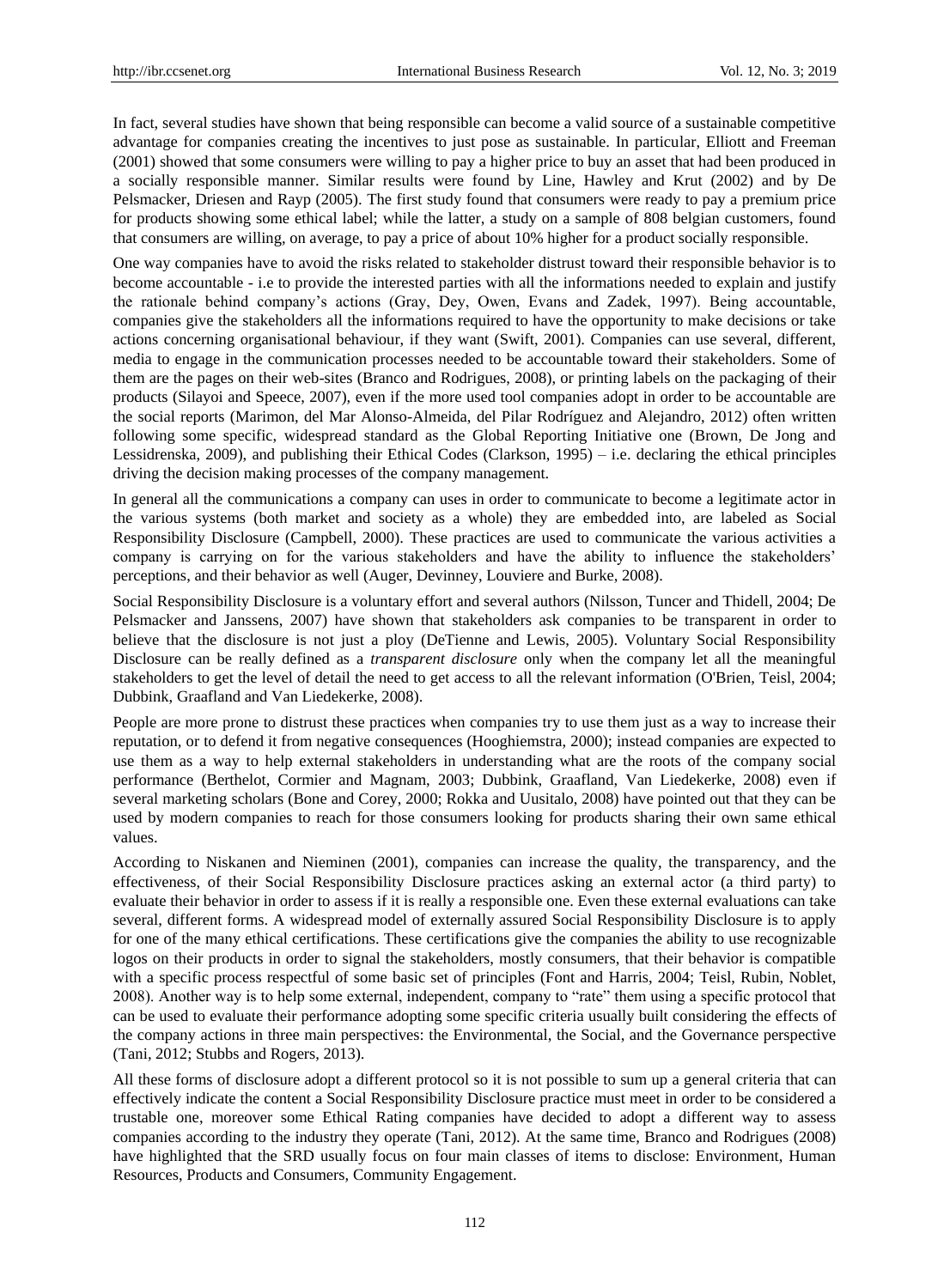According to Hanss and Böhm (2012) corporations have increased their legitimacy focusing their SRDs on satisfying the stakeholders' requests on environmental sustainability, and on other issues related to social sustainability. Accordingly they should be able to obtain a better financial performance; at the same time the many studies on the relationship between Corporate Social Performance (CSP) and the Corporate Financial one (CFP) have not been able to get a unique result (Ullman, 1985; Margolis and Walsh, 2003). Some studies have even found that a more Socially responsible behavior is usually paired with a worse performance (Wright and Ferris, 1997), while other studies have found that they can help in creating a better reputation and, consequently, they can help increasing the financial performance in the long run (Orlitzky, Schmidt and Rynes, 2003). At the same time, in their study McWilliams and Siegel (2000) have not found any significant statistical relationship between the two concepts. More recently, Barnett and Salomon (2012) have found a U-shaped relationship indicating that the first few attempts at being socially responsible are not usually able to increase the value of the company but when they behaviour becomes more significant it starts to influence the behavior of the stakeholders leading to a better CFP.

### *1.3 Hypotheses Development*

The literature review has highlighted that companies should be socially responsible in order to become legitimate actors in the complex system they work into (Boardman and Sauser, 2008). Moreover the theoretical framework has shown how these systems are composed by several heterogeneous actors that are affected by the companies activities and the behavior (Freeman, 1984) and that are called upon to evaluate them in order to legitimate the organizations in the society (Brown and Dacin, 1997).

Several authors (Donaldson and Dunfee, 1994; Rusconi, 2007; Noland and Philips, 2010) hold that companies will be able to leverage these relationships effectively only when they will be able to share a specific set of values with the various stakeholders they are embedded with, leading to a specific Social Contract (Donaldson, 2001).

Companies can adopt several different Social Responsibility Disclosure practices in order to influence the perception of the various stakeholders (Mohr and Webb, 2005; Brown Dacin, Pratt, Whetten, 2006) but, at the same time, they can be used to pose as Socially Responsible without really commit to this behavior and, as a consequence, the stakeholder will usually distrust these practices as they will be initially perceived as a way to leverage moral values in the markets (Laufer, 2003; Auger, Devinney, Louviere and Burke, 2008; Porter and Kramer, 2006; Carroll and Shabana, 2010). At the same time, the literature review has shown that companies can be more accountable adopting consistent (Brown and Dacin, 1997; Mohr and Webb, 2005; Brown, Dacin, Pratt and Whetten, 2006) and being more transparent (Nilsson, Tuncer and Thidell, 2004; DeTienne and Lewis, 2005; De Pelsmacker and Janssens, 2007) in their SRD practices. Another way companies have to show stakeholders that they are no cheating at the Corporate Social Responsibility game is to ask other, independent, social actors to evaluate their activities and the outcomes of their behavior in order to assess if they are sustainable or not (Niskanen and Nieminen, 2001).

Among the first class of SRD, the voluntary communications of the principles behind their activities and the related results, the two most widespread ones are the Social Reports and the Ethical Codes; while in the latter one related to ethical labels (Font and Harris, 2004; Teisl, Rubin and Noblet, 2008) and ratings (Stubbs and Rogers, 2013).

According to the literature review, the increased legitimacy linked to the SRD practices should help companies in increasing the perceived value of their products, and services, by one or more market segments (Bone and Corey, 2000; Rokka and Uusitalo, 2008).

At the same time the literature review has shown that the potential greater value related to the Social Responsibility Disclosure practices does not always transform in a better value of the company (Ullman, 1985; Margolis and Walsh, 2003).

Accordingly, we have focused our research on the relationship between Social Responsibility Disclosure practices and the Performance of the organization. But using a Stakeholder Management Theory perspective the performance of the company will be different for the various stakeholder groups the company is related to, since each stakeholder will evaluate the company according to their own value set (Jonker and Foster, 2002).

In particular, in this paper we focus on one main class of stakeholders: the stockholders. This stakeholder category can have mutually influencing evaluations of the corporate actions as highlighted by the network approach of stakeholder network theory.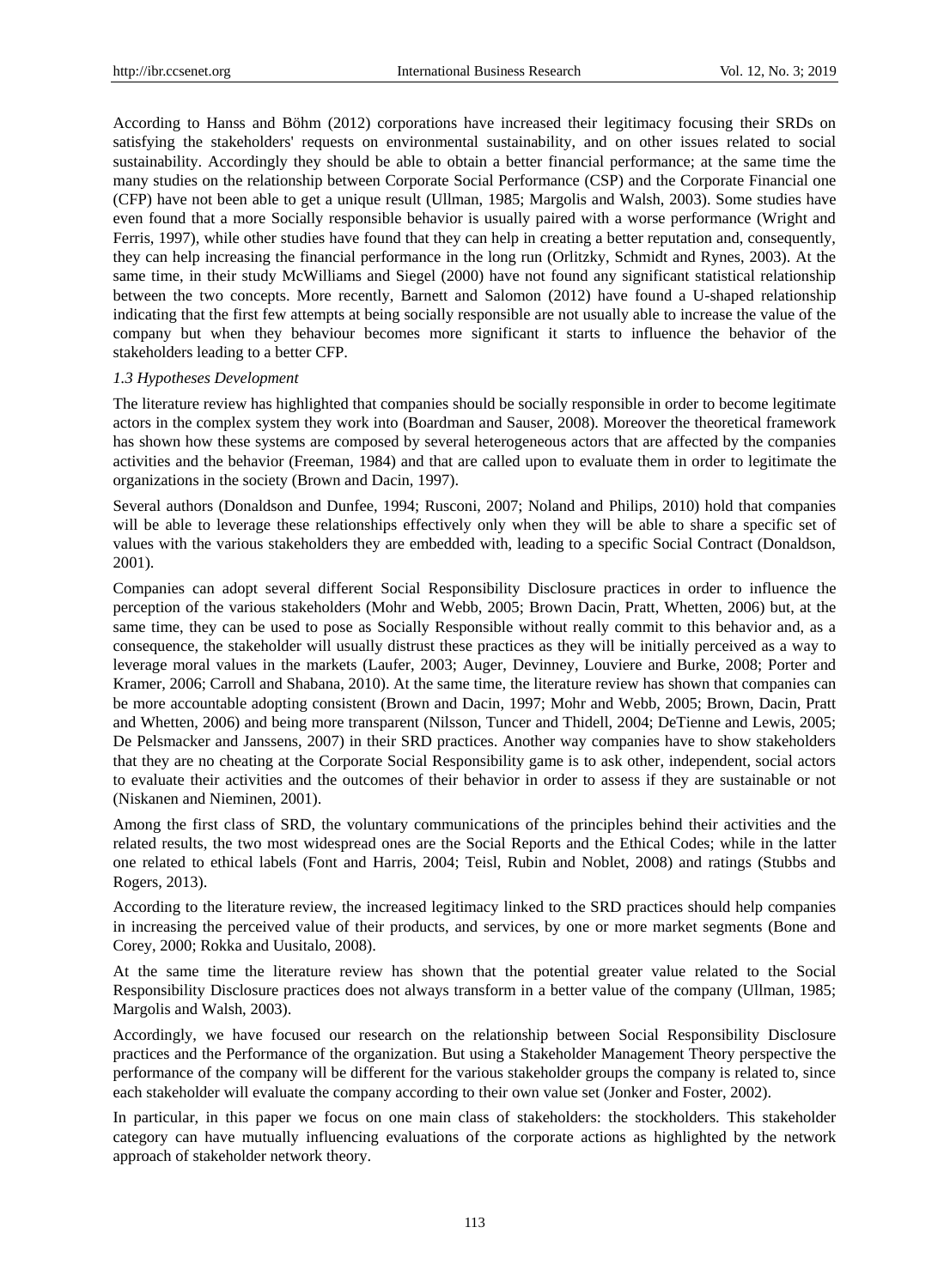In doing so and from an investors' perspective, we explore the causal relationship regarding Social Responsibility Disclosure to the performance of the company, given that a company will improve its corporate value once it will be considered as a more legitimate actor of the system. In particular, concerning with certifications or rating issued by thirdy organizations on a companies' practicies, we have defined the following research hypotheses.

 H1 – A company more engaged in Social Responsibility Disclosure, based on external assessment issued by third entities, will be considered out-performing by its stockholders:

H1a) An Ethical Rating affects positively corporate financial performance.

 $H_1$ <sup>b</sup>) A listed company is out-performing once ranked by a Corporate Sustainability Assessment Agency.

- H1c) Environmental Certifications affect positively corporate financial performance.
- H1d) Social Certifications affect positively corporate financial performance.

In addition and to take into consideration social governance components which feature a listed company, we formulated the following research question.

 H2 – An internal officer that is specifically appointed to the implementation of the ethical code, improves company's financial health.

On the other side, we posed a further hypotheses framework aiming to explore the impact of corporate social and sustainability disclosure on stock exchange market.

- H3 A company's CSR commitment, discloded through a social reporting, affects positively its financial performance:
	- H3a) "Environmental" section of Social Reporting improves the financial performance of a listed company.
	- $H3<sub>b</sub>$ ) "Human Resources" section improves the financial performance of a listed company.
	- H3c) "Products and Consumers" section improves the financial performance of a listed company.
	- $H3_d$ ) "Community Engagement" section improves the financial performance of a listed company.

Finally, in order to verify the contextual effect of social commitment above described, we have hypothesized as follows.

 H4 – An overall impact of External Assessment, Ethics Officer and Social Reporting is able to improve corporate financial performance.

#### **2. Method**

#### *2.1 Sample and Variables*

In order to test our hypotheses we have collected data looking at the companies belonging to the FTSE Mib Index and ranging from 2014 to 2015. This index is the primary benchmark Index for the Italian equity markets and it is composed by the most capitalized 40 Italian companies.

The population of 40 companies have been further refined in order to take into account only the companies that were in the FTSE Mib in both the years we have used in building our indicators.

In particular in order to get a broader perspective on Social Responsibility Disclosure, we have decided to analyze the effect on performance of the four more widespread practices of Social Responsibility Disclosure: concerning with external SRD we carried out social or environmental Certifications and ESG Ratings; whilst in regards to internal SRD we checked whether companies drawn up an Ethical Code and a Social Reporting.

In the following table 1, we report the various indicators we have used to evaluate the Social Responsibility Disclosure of the companies.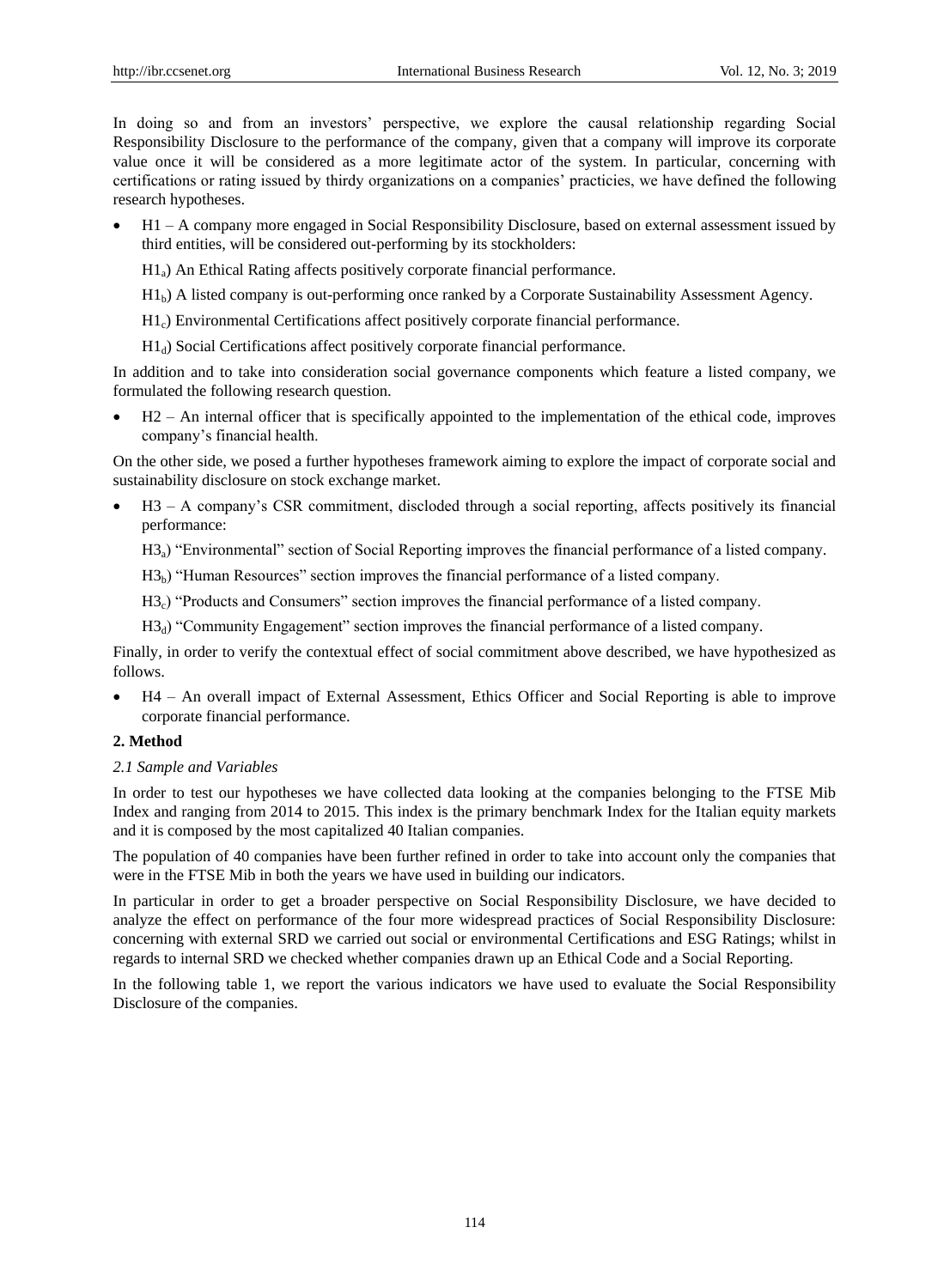| <b>Certifications</b>          |                                        |             |  |  |  |  |  |  |
|--------------------------------|----------------------------------------|-------------|--|--|--|--|--|--|
| <b>Measure</b>                 | <b>Evaluation</b>                      | Abbr.       |  |  |  |  |  |  |
| <b>EMAS</b>                    | Yes or No                              | <b>EMAS</b> |  |  |  |  |  |  |
| <b>UNI EN ISO 14.001</b>       | Yes or No                              | I14k        |  |  |  |  |  |  |
| SA8000                         | Yes or No                              | SA8k        |  |  |  |  |  |  |
| <b>Ethical Ratings</b>         |                                        |             |  |  |  |  |  |  |
| <b>Measure</b>                 | <b>Evaluation</b>                      | Abbr.       |  |  |  |  |  |  |
| <b>Standard Ethics</b>         | From $0$ (suspended) to $8$ (EEE)      | StdEth      |  |  |  |  |  |  |
| Dow Jones Sustainability Index | From 0 (not member) to 4 (Gold Member) | <b>DJSI</b> |  |  |  |  |  |  |
| <b>Ethics Code</b>             |                                        |             |  |  |  |  |  |  |
| <b>Measure</b>                 | <b>Evaluation</b>                      | Abbr.       |  |  |  |  |  |  |
| Dedicated Ethical Officer      | Yes or No                              | EthOff      |  |  |  |  |  |  |
| <b>Social Reports</b>          |                                        |             |  |  |  |  |  |  |
| <b>Measure</b>                 | <b>Evaluation</b>                      | Abbr.       |  |  |  |  |  |  |
| Environment                    | % of pages dedicated to the theme      | Env         |  |  |  |  |  |  |
| <b>Human Resources</b>         | % of pages dedicated to the theme      | <b>HR</b>   |  |  |  |  |  |  |
| <b>Product and Consumers</b>   | % of pages dedicated to the theme      | PaC         |  |  |  |  |  |  |
| Community                      |                                        | Comm        |  |  |  |  |  |  |

Table 1. Indicators used in the evaluation of the Social Responsibility Disclosure, their measures and the abbreviation terms

#### *2.2 Research Analysis and Results*

In gathering Certifications, we have looked at three main social and environmental marks an Italian company can apply for. The first two (EMAS and UNI EN ISO 14.000) are both related to the environmental impact of the company activities, while the third one (SA 8.000) has been focused on the ability to be socially responsible of the whole value chain the company is embedded into with a particular focus on the ability of the various companies to develop, maintain, and apply socially acceptable practices in the workplace. For each company we have looked if it has been able to get the related certification in both years.

In the second class of Socially Responsible Disclosure practices we have taken into consideration two main, and not related, ratings, the Standard Ethics Index and the Dow Jones Sustainability Index. The first index has been recently defined by a relatively recent rating agency and it is based on the public documents of each company, accordingly it is suited to represent the evaluation an investor could have of the company looking at the various documents the company actively disclose to the public. The evaluation each company has got in the two years we have studied has been transformed in a 9-steps ordinal variable as shown in the table.

The second rating we have considered has been chosen for two main reasons: on one side is one of the oldest family of sustainability indexes available (Tani, 2012), on the other one it has been already used in several articles on Corporate Social Responsibility, Sustainable development and Corporate Performance (see f.e. López, Garcia and Rodriguez, 2007). In this case we have used the membership levels (normal, bronze, silver, and gold).

For the Ethical Codes, today a standard practice in Italy, we have looked into each single document looking if each company had appointed a dedicated ethical officer in charge of assuring that the ethical principles described in the code were really uphold by the company, its managers, and the workforce in general.

Furtherly, we have analyzed the Social Reports these companies have provided for the 2016 (reporting on the company social performance of the 2015). In order to identify the amount of information given by each company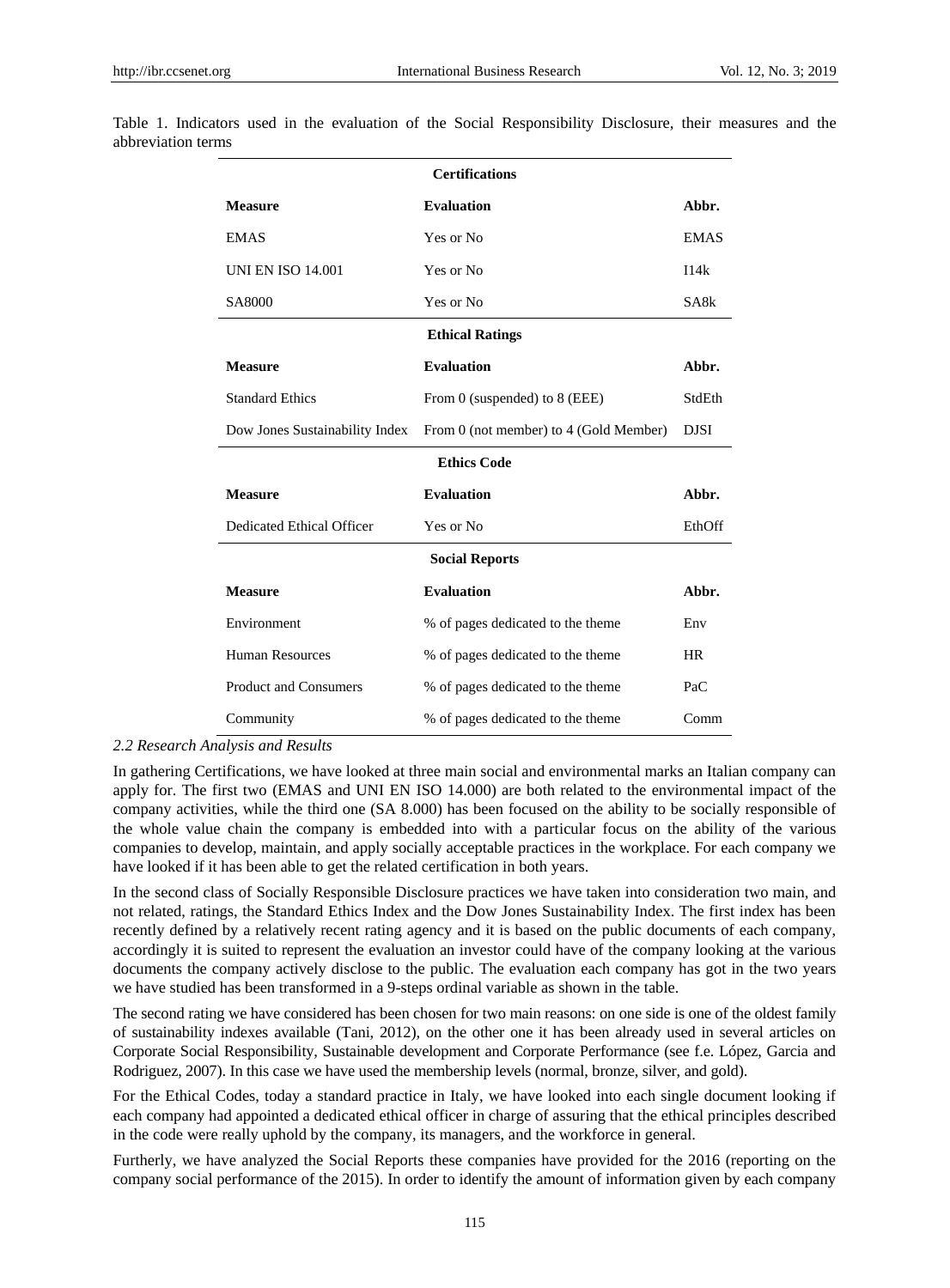we have settled on using the percentage of pages used to address one of the four specific corporate social responsibility-related topics identified by Branco and Rodrigues (2008): environment, human resources, products and consumers, community engagement.

In this analysis, we have used the percentage of the pages, instead of the number of pages, periods or sentences, as there is not a standard number of pages in the social reports standards so they. Each social report has been analyzed by three researchers in order to assess if the content of each page can be classified to be related in the four topics. The researchers have discussed the dubious evaluations in order to get a consensual evaluation of the various documents.

From market side and in order to assess the performance of an enterprise, we have decided to look into the Price/Earning ratio of the 2015 and we have compared this data with the average of the sector according to Bloomberg as a way to assess if the company is under- or over- performing in relation with the other similar companies. P/E ratio has been used in many studies on the relationship between the Corporate Social Performance and the Financial Performance since the first studied on it (Spicer, 1978; Cochran and Wood, 1984; Little, P.L. and Little, B.L., 2000; Soana, 2011). Moreover, market price multiples as P/E ratio have been proxying companies' financial health in some other empirical studies (Barth et al., 1998; Bird and Casavecchia, 2007).

We have tested one model for each hypothesis through an OLS statitical estimation and following a hierarchical regression analysis (Cohen and Cohen, 1983; Aiken and West, 1991). The first model takes into account only the effect of the external social responsibility disclosure (labels and ratings); in the second model we have tested the role of ethical officer; in the third model we tested the effect of the various topics in the companies' social reporting; at last, we have designed the last model to take into account the combined effect of all the various Social Responsibility and Sustainability Disclosure practices.

In the following table 2 we have reported the results of the our modelanalysis testing we have applied for testing the research hypotheses.

|                                      | Mod 1 - Cert<br>(Hp <sub>1</sub> ) |                          | $Mod 2 - Codes (Hp2)$ |                   | Mod 3 - Reporting<br>(Hp <sub>3</sub> ) |                        | $Mod 4 - All$<br>(Hp <sub>4</sub> ) |                        |
|--------------------------------------|------------------------------------|--------------------------|-----------------------|-------------------|-----------------------------------------|------------------------|-------------------------------------|------------------------|
|                                      | Est.                               | <b>P.</b>                | Est.                  | P.                | Est.                                    | <b>P.</b>              | Est.                                | <b>P.</b>              |
| <b>PE15</b>                          | 0.3845                             | 0.1180                   | 0.4483                | 0.0001            | 0.1071                                  | 0.7415                 | 0.0623                              | 0.8667                 |
| <b>StdEth</b><br>(Hp1 <sub>a</sub> ) | $-0.0277$                          | 0.6500                   | $-$                   | $\qquad \qquad -$ | --                                      | --                     | $-0.0665$                           | 0.2819                 |
| <b>DJSI</b><br>$(Hp1_b)$             | 0.0750                             | 0.3360                   |                       |                   |                                         | $-$                    | 0.1195                              | $0.085$ ( $\degree$ )  |
| <b>EMAS</b><br>$(Hp1_c)$             | 0.1374                             | 0.5150                   |                       |                   |                                         |                        | 0.4190                              | $0.0516$ ( $\degree$ ) |
| I14k                                 | 0.0847                             | 0.7280                   |                       | --                |                                         |                        | $-0.3182$                           | 0.2308                 |
| SA8k<br>$(Hp1_d)$                    | 0.0692                             | 0.7960                   |                       |                   |                                         |                        | 0.2660                              | 0.2623                 |
| <b>EthOff</b>                        |                                    |                          | 0.0517                | 0.8230            |                                         |                        | 0.0216                              | 0.9356                 |
| Env                                  | $\qquad \qquad -$                  | $\qquad \qquad -$        | $-$                   |                   | 2.5480                                  | $0.0866$ ( $\degree$ ) | 3.3447                              | $0.0935$ ( $\degree$ ) |
| HR                                   | $\overline{\phantom{m}}$           | $\overline{\phantom{a}}$ | $-$                   | $-\, -$           | 0.8916                                  | 0.6105                 | 0.6638                              | 0.7330                 |
| PaC                                  | $-$                                | $-$                      | $-$                   | $-$               | $-2.4818$                               | $0.0777$ ( $\degree$ ) | $-2.7533$                           | $0.0476$ (*)           |
| Comm                                 | $-$                                | $-$                      | $-$                   | $-$               | 2.4452                                  | $0.0873$ ( $\degree$ ) | 3.9619                              | $0.0241$ (*)           |
| $\mathbb{R}^2$                       | 0.1001                             |                          | 0.0015                |                   | 0.3318                                  |                        | 0.5557                              |                        |
| Adj. $R^2$                           | $-0.0501$                          |                          | $-0.0287$             |                   | 0.2249                                  |                        | 0.3218                              |                        |
| $\mathbf{R}^2$ change                | $-0.0501$                          |                          | 0.0214                |                   | 0.2536                                  |                        | 0.0969                              |                        |

Table 2. Hierarchical Regression Analysis of Predictors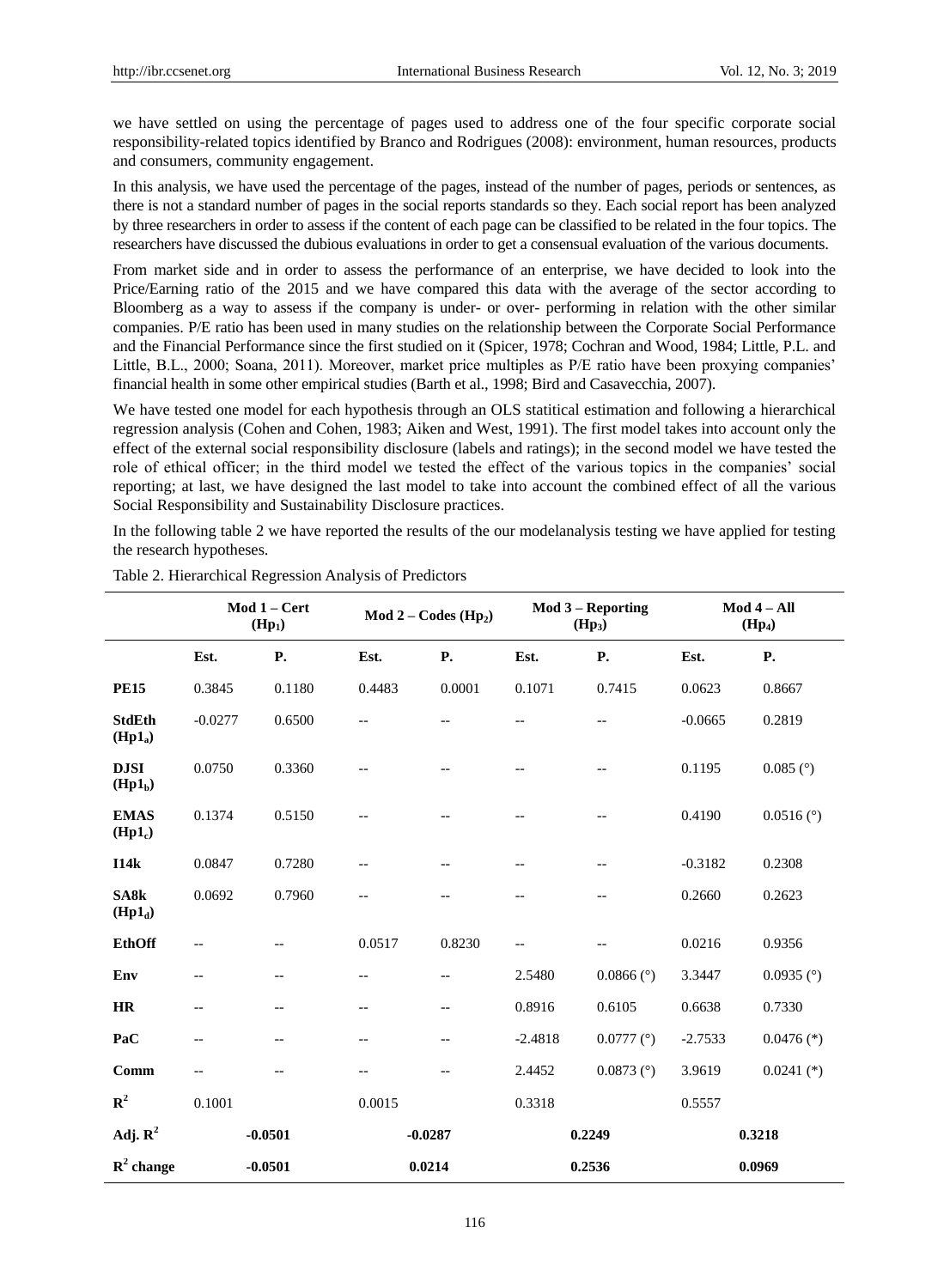#### **3. Discussion**

The results show that the first two models do not show any significant result.

Looking at the results of the third model we have found some slightly significant effects from three of the four topics. In particular the space dedicated to the Product and Consumer topics are negatively associated to the probability of performing better than the other enterprises in the same industry.

Finally, looking at the overall model, we have found several significant effects.

The two most important effects (the two under the 5% limit identified in the table with the \*) are related to the Product and Consumers and to the Community engagement. The negative effect of the first class is confirmed even in this last model, while the effect of Community Engagement practices have been found to be a positive one. This in turn implies that a company which deploys a socially responsible disclosure with a focus on engagement community stakeholders is more financially healthy compared to not focusing ones (Comm). In doing so, a listed company is able to enhance corporate financial value involving external people and entities in a dynamic interaction process. As a result and on staock exchange market, firms' corporate responsiveness to community expectations or needs can improve investors' perception whether it is well-disclosed through social reporting, addressing socially responsible investments to themselves.

Taking into consideration our small-size sample of listed companies, it is interesting to highlight that the two international standards (DJSI and EMAS) have a small effect on the under- and over-performance; a similar effect has been found to the percentage of social report's pages (ENV). On environmental versant, our empirical results show that firms receiving a wordly certification as EMAS increase market performance, denoting a positive responsiveness from institutional investrs' side. In supporting this last finding, corporate environmental commitment disclosed through sustainability report seems to reward a listed company on italian stock exchange market.

In addition, once a firm has been assessed by Robeco SAM Agency according to ESG paradigm and in order to be ranked in Dow Jones Sustainability Index (DJSI), it is financially overperformin compared to companies not complying to sustainability disclosure.

Looking at the Adj.  $R^2$  the last model is better than all the previous one and it is able to explain a little more than the 32% of the total variance. This is in line with the aim of hierarchical approach, showing that an overall model can imply a more comprehemsive corporate financial performance in regards to environmental, social and governance issues.

#### **4. Conclusions**

In this paper we have tried to address the relationship between Social Responsibility Disclosure and the performance a company can have for two different classes of stakeholders: stockholders and customers.

The models have confirmed, at some levels, the results supported by previous literature, that is some of the Social Responsibility Disclosure practices differently the corporate performances. In particular we have found a positive effect for the amount of information disclosed on the topics related to the community engagement. On the contrary we have found a negative effects on the relationship between the amount of information disclosed on the topics of Products and Consumer and the ability of the company to perform better than the other companies in their industry. This fact can be, maybe, due to the adversarial relationship that can link some of the investors to the consumers (as if both were contending the same resources) and it may be the signal that at least some of the stockholders would prefer these companies to limit their efforts on these behaviors.

Analyzing both results at the same time can suggest another explanation for the strange result of the PaC topics in the first hypothesis. If stockholders, and the investors, are aware of the limited effects these communications have on the customers they can consider these topics as a wasted space that subtract meaningful space to more relevant themes.

Looking at the results with a holistic perspective give strength to the theoretical framework highlighting that different stakeholder will look at different thing in evaluation the behavior of the company. From financial market perspective and over a short and single timeframe, an earning-based measurement (P/E ratio) mainly recognizes the high rule of Social Responsibility Disclosure in regards to factors featuring real market ("Products and Consumers" & "Community Engagement" sections of Social reporting), as if investors, in their stock-picking decisions, take into account variables not strictly related to financial analysis.

Firmly given the shortness of our analysis period, this in turn could imply that institutional investors allocate their capital according to some specific social components disclosed through Social Reporting, instead of an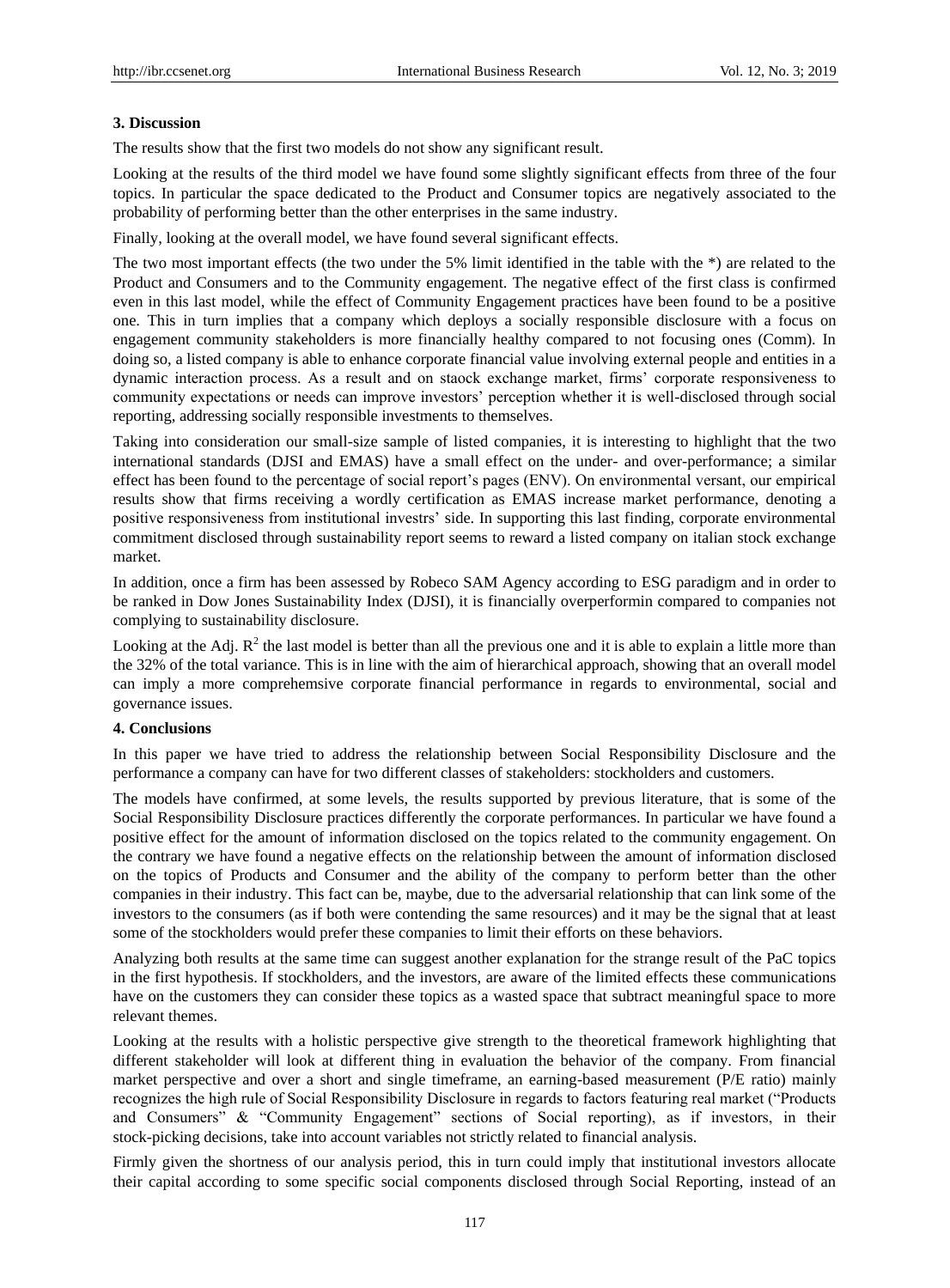overall assessment meant to express companies' social commitment on stock exchange market as ethical rating or membership to corporate sustainability index.

This work has three main limitations. First of all it does not take into consideration the effect of being consistent at Social Responsibility Disclosure practices as the analysis are focused only on a single two-years period. Then, we have to take into consideration that we have based our results on a limited sample size related to the specific population (the 40 biggest public companies in Italy). Finally, we have not checked for the interactions between the various performances for the various stakeholders as it would be asked to factor in the interdependence of the stakeholder groups in the relationship networks.

Each of these limits suggests at least one way to expand this research project and highlight further research to carry on in these topics. First of all the analysis should take into more years analyzing the effects of the previous performance on the following ones in order to factor in the role of corporate association.

A second direction to expand this work would be to adopt an international perspective as a way to increase the population size. This would help to understand how National and industry-related effect can influence affect these relationships.

Finally we could take into account the different perspectives of corporate performance each stakeholder group has and, as a consequence, we could include all of them in a specific Structural Equations Model in order to take into consideration even the interactions among the various "performances".

#### **References**

- Aiken, L. S., & West, S. G. (1991). Multiple regression: Testing and interpreting interactions. Newbury Park, CA: Sage. Retrieved fro[m https://psycnet.apa.org/record/1991-97932-000](https://psycnet.apa.org/record/1991-97932-000)
- Ansoff, H. I. (1965), Corporate Strategy: An Analytical Approach to Business for Growth and Expansion, McGraw. Hill, New York. Retrieved from<https://trove.nla.gov.au/work/10612688?q&versionId=44954301>
- Auger P., Devinney T.M., Louviere J. J., & Burke P. F. (2008). "Do social product features have value to consumers?" *International Journal of Research in Marketing, 25*(3), 183-191. <https://doi.org/10.1016/j.ijresmar.2008.03.005>
- Barnett, M. L. (2007). Stakeholder influence capacity and the variability of financial returns to corporate social responsibility. *Academy of Management Review, 32*(3), 794-816. <https://doi.org/10.5465/amr.2007.25275520>
- Barnett, M. L., & Salomon, R.M. (2012). "Does it pay to be really good? Addressing the shape of the relationship between social and financial performance". *Strategic Management Journal, 33*(11), 1304-1320. <https://doi.org/10.1002/smj.1980>
- Barth, M. E. (1998). Relative valuation roles of equity book value and net income as a function of financial health. *Journal of Accounting and Economics, 25*, 1-34. [https://doi.org/10.1016/S0165-4101\(98\)00017-2](https://doi.org/10.1016/S0165-4101(98)00017-2)
- Bauman, Z. (2013). Liquid modernity. John Wiley & Sons.
- Berthelot S., Cormier D., & Magnan M. (2003). "Environmental disclosure research: review and synthesis". *Journal of Accounting Literature, 22,* 1-44. Retrieved from https://www.researchgate.net/profile/Sylvie\_Berthelot/publication/285059735\_Environmental\_disclosure\_r esearch\_Review\_and\_synthesis/links/59f37e36aca272607e29144b/Environmental-disclosure-research-Revi ew-and-synthesis.pdf
- Bird, R., & Casavecchia L. (2007). Sentiment and Financial Health Indicators for Value and Growth Stocks: The European Experience. *The European Journal of Finance, 13*(8), 769-793. <https://doi.org/10.1080/13518470701705777>
- Boardman, J., & Sauser, B. (2008). Systems thinking: Coping with 21st century problems, CRC Press.
- Bone, P. F., & Corey, R. J. (2000). Packaging ethics: Perceptual differences among packaging professionals, brand managers and ethically-interested consumers. *Journal of Business Ethics, 24*(3), 199-213. Retrieved from https://link.springer.com/content/pdf/10.1023%2FA%3A1006257523743.pdf
- Bowen, H. R. (1953). Social responsibilities of the businessman (No. 3). Harper.
- Branco, M. C., & Rodrigues, L. L. (2008). "Factors influencing social responsibility disclosure by Portuguese companies". *Journal of Business Ethics, 83*(4), 685-701. Retrieved from <https://link.springer.com/content/pdf/10.1007%2Fs10551-007-9658-z.pdf>
- Brown, H. S., De Jong, M., & Lessidrenska, T. (2009). The rise of the Global Reporting Initiative: a case of institutional entrepreneurship. *Environmental Politics, 18*(2), 182-200. <https://doi.org/10.1080/09644010802682551>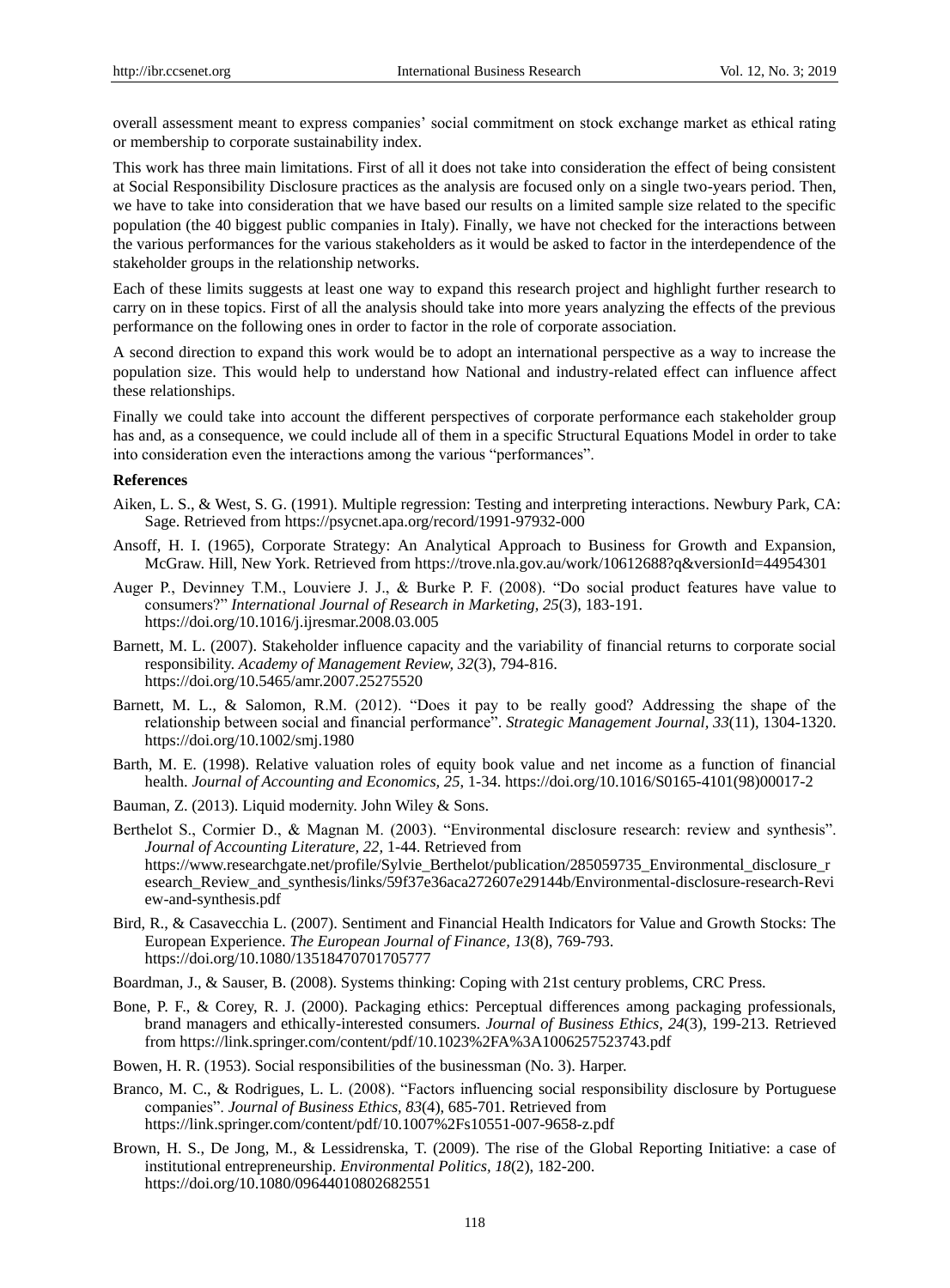- Brown, T. J., & Dacin, P. A. (1997). "The company and the product: Corporate associations and consumer product responses". *The Journal of Marketing,* 68-84. Retrieved from<https://www.jstor.org/stable/1252190>
- Brown, T. J., Dacin, P. A., Pratt, M. G., & Whetten, D. A. (2006). "Identity, intended image, construed image, and reputation: An interdisciplinary framework and suggested terminology". *Journal of the Academy of Marketing Science, 3*4(2), 99-106. [https://doi.org/10.1177/0092070305284969](https://doi.org/10.1177%2F0092070305284969)
- Campbell, D. J. (2000). "Legitimacy Theory or Managerial Reality Construction? Corporate Social Disclosure in Marks and Spencer, Pic Corporate Reports 1969-1997". *Accounting Forum, 24*(1), 80-100.
- Carroll, A. B. (1979). A three-dimensional conceptual model of corporate performance. *Academy of Management Review, 4*(4), 497-505. <https://doi.org/10.5465/amr.1979.4498296>
- Carroll, A. B., & Buchholtz, A. K. (2003). Business & Society: Ethics and Stakeholder Management. Thomson/South-Western.
- Carroll, A. B., & Shabana, K. M. (2010). The business case for corporate social responsibility: A review of concepts, research and practice. *International Journal of Management Reviews, 12*(1), 85-105. <https://doi.org/10.1111/j.1468-2370.2009.00275.x>
- Clarkson, M. E. (1995). A stakeholder framework for analyzing and evaluating corporate social performance. *Academy of Management Review, 20*(1), 92-117. <https://doi.org/10.5465/amr.1995.9503271994>
- Cochran, P. L., & Wood, R. A. (1984). Corporate social responsibility and financial performance. *Academy of Management Journal, 27*(1), 42-56. <https://doi.org/10.5465/255956>
- Cohen, J., & Cohen, P. (1983). Applied multiple regression/correlational analysis for the behavioral sciences. Hillsdale, NJ: Erlbaum.
- De Pelsmacker, P., & Janssens, W. (2007). "A model for fair trade buying behaviour: The role of perceived quantity and quality of information and of product-specific attitudes". *Journal of Business Ethics, 75*(4), 361-380. Retrieved fro[m https://link.springer.com/content/pdf/10.1007%2Fs10551-006-9259-2.pdf](https://link.springer.com/content/pdf/10.1007%2Fs10551-006-9259-2.pdf)
- De Pelsmacker, P., Driesen, L., & Rayp, G. (2005). Do consumers care about ethics? Willingness to pay for fair trade coffee. *Journal of Consumer Affairs, 39*(2), 363-385. <https://doi.org/10.1111/j.1745-6606.2005.00019.x>
- DeTienne, K. B., & Lewis, L. W. (2005). The pragmatic and ethical barriers to corporate social responsibility disclosure: The Nike case. *Journal of Business Ethics, 60(*4), 359-376. Retrieved from https://link.springer.com/content/pdf/10.1007%2Fs10551-005-0869-x.pdf
- Donaldson, T., & Dunfee, T. W. (2002). "Ties that bind in business ethics: Social contracts and why they matter". *Journal of Banking & Finance, 26*(9), 1853-1865. [https://doi.org/10.1016/S0378-4266\(02\)00195-4](https://doi.org/10.1016/S0378-4266(02)00195-4)
- Donaldson, T., & Preston, L. E. (1995). The stakeholder theory of the corporation: Concepts, evidence, and implications. *Academy of Management Review, 20*(1), 65-91. <https://doi.org/10.5465/amr.1995.9503271992>
- Dubbink W., Graafland J., & Van Liedekerke L. (2008). "CSR, transparency and the role of intermediate organisations". *Journal of Business Ethics, 82*(2), 391-406. Retrieved from https://link.springer.com/content/pdf/10.1007%2Fs10551-008-9893-y.pdf
- Dyer, J. H., & Singh, H. (1998). The relational view: Cooperative strategy and sources of interorganizational competitive advantage. *Academy of Management Review, 23*(4), 660-679. <https://doi.org/10.5465/amr.1998.1255632>
- Ekeh, P. P. (1974). Social exchange theory: The two traditions. Heinemann, London. Retrieved from https://www.jstor.org/stable/pdf/42859591.pdf?ab\_segments=0%252Ftbsub1%252Frelevance\_config\_with defaults&refreqid=excelsior%3A67fa732fa718e4c0966e44501f5278a1
- Elkington, J. (1994). "Towards the Sustainable Corporation: Win-Win-Win Business Strategies for Sustainable Development". *California Management Review, 36*(2), 90-100. [https://doi.org/10.2307/41165746](https://doi.org/10.2307%2F41165746)
- Elliott, K. A., & Freeman, R. (2001). White hats or Don Quixotes? Human rights vigilantes in the global economy (No. w8102). National Bureau of Economic Research. Retrieved from http://www.nber.org/chapters/c9950
- Finkbeiner, M., Schau, E. M., Lehmann, A., & Traverso, M. (2010). Towards life cycle sustainability assessment. *Sustainability, 2*(10), 3309-3322. <https://doi.org/10.3390/su2103309>
- Fombrun, C. J. (1982). Strategies for network research in organizations. *Academy of Management Review, 7*(2), 280-291. <https://doi.org/10.5465/amr.1982.4285594>
- Font, X., & Harris, C. (2004). "Rethinking standards from green to sustainable". *Annals of Tourism Research, 31*(4), 986-1007. <https://doi.org/10.1016/j.annals.2004.04.001>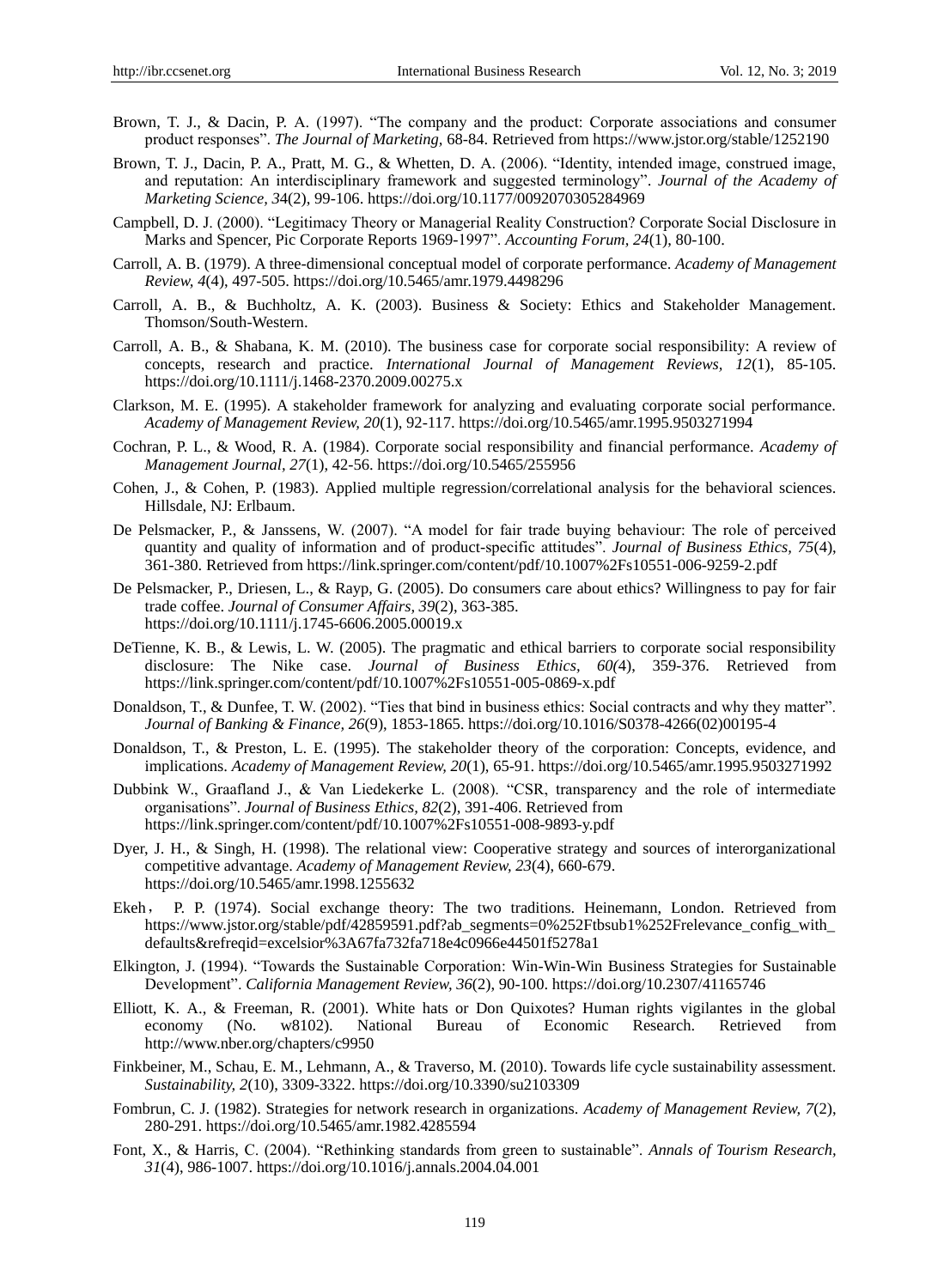- Frederick, W. C. (1994). From CSR1 to CSR2: The maturing of business-and-society thought. *Business & Society, 33*(2), 150-164. [https://doi.org/10.1177/000765039403300202](https://doi.org/10.1177%2F000765039403300202)
- Freeman, R. E. (1984). Strategic management: A stakeholder approach. Pittman Publishing.
- Freeman, R. E., & Evan, W. M. (1990). Corporate governance: A stakeholder interpretation. *Journal of Behavioral Economics, 19*(4), 337-359. [https://doi.org/10.1016/0090-5720\(90\)90022-Y](https://doi.org/10.1016/0090-5720(90)90022-Y)
- Freeman, R. E., Harrison, J. S., Wicks, A. C., Parmar, B. L., & De Colle, S. (2010). Stakeholder theory: The state of the art. Cambridge University Press. <https://doi.org/10.1080/19416520.2010.495581>
- Frooman, J. (2010). The issue network: Reshaping the stakeholder model. *Canadian Journal of Administrative des* Sciences de l'Administration, 27(2), 161-173. <https://doi.org/10.1002/cjas.150>
- Gell-Mann, M. (1995). The Quark and the Jaguar: Adventures in the Simple and the Complex. Macmillan. <https://doi.org/10.1063/1.2808634>
- Godfrey P.C. (2005). "The relationship between corporate philanthropy and shareholder wealth: A risk management perspective". Academy of Management Review, 30(4), 777-798. management perspective". *Academy of Management* <https://doi.org/10.5465/amr.2005.18378878>
- Gray, R., Dey, C., Owen, D., Evans, R., & Zadek, S. (1997). Struggling with the praxis of social accounting: Stakeholders, accountability, audits and procedures. *Accounting, Auditing & Accountability Journal, 10*(3), 325-364. https://doi.org/10.1108/09513579710178106
- Gulati, R. (1998). Alliances and networks. *Strategic Management Journal, 19*(4), 293-317. [https://doi.org/10.1002/\(SICI\)1097-0266\(199804\)19:4<293::AID-SMJ982>3.0.CO;2-M](https://doi.org/10.1002/(SICI)1097-0266(199804)19:4%3C293::AID-SMJ982%3E3.0.CO;2-M)
- Hanss, D., & Böhm, G. (2012). Sustainability seen from the perspective of consumers. *International Journal of Consumer Studies, 36*(6), 678-687. <https://doi.org/10.1111/j.1470-6431.2011.01045.x>
- Harrison, J. S., & Wicks, A. C. (2013). Stakeholder theory, value, and firm performance. *Business Ethics Quarterly, 23*(1), 97-124. <https://doi.org/10.5840/beq20132314>
- Hillman, A. J., & Keim, G. D. (2001). Shareholder value, stakeholder management, and social issues: what's the bottom line? *Strategic Management Journal,* 125-139. [https://doi.org/10.1002/1097-0266\(200101\)22:2<125::AID-SMJ150>3.0.CO;2-H](https://doi.org/10.1002/1097-0266(200101)22:2%3C125::AID-SMJ150%3E3.0.CO;2-H)
- Hinna, L. (2002). Il bilancio sociale. Il sole 24 ore editore.
- Hoeffler, S., & Keller, K. L. (2002). Building brand equity through corporate societal marketing. *Journal of Public Policy & Marketing, 21*(1), 78-89. <https://doi.org/10.1509/jppm.21.1.78.17600>
- Hooghiemstra, R. (2000). Corporate communication and impression management–new perspectives why companies engage in corporate social reporting. *Journal of Business Ethics, 27*(1), 55-68. Retrieved from https://link.springer.com/content/pdf/10.1023%2FA%3A1006400707757.pdf
- Jonker, J., & Foster, D. (2002). Stakeholder excellence? Framing the evolution and complexity of a stakeholder perspective of the firm*. Corporate Social Responsibility and Environmental Management, 9*(4), 187-195. <https://doi.org/10.1002/csr.23>
- Kauffman, S. (1996). At home in the universe: The search for the laws of self-organization and complexity. Oxford university press. Retrieved from https://www.jstor.org/stable/pdf/1576330.pdf?ab\_segments=0%252Ftbsub1%252Frelevance\_config\_with\_d efaults&refreqid=excelsior%3A15e89dfe50e91c301a691bb08754a283
- Kochan, T. A., & Rubinstein, S. A. (2000). Toward a stakeholder theory of the firm: The Saturn partnership. *Organization Science, 11*(4), 367-386. <https://doi.org/10.1287/orsc.11.4.367.14601>
- Laufer, W. S. (2003). Social accountability and corporate greenwashing. *Journal of Business Ethics, 43*(3), 253-261. Retrieved from https://link.springer.com/content/pdf/10.1023%2FA%3A1022962719299.pdf
- Line, M., Hawley, H., & Krut, R. (2002). The development of global environmental and social reporting. *Corporate Environmental Strategy, 9*(1), 69-78. [https://doi.org/10.1016/S1066-7938\(01\)00159-2](https://doi.org/10.1016/S1066-7938(01)00159-2)
- Little, P. L., & Little, B. L. (2000). The development of global environmental and social reporting. *Corporate Environmental Strategy, 9*(1), 69-78.
- Logsdon, J. M., & Lewellyn, P. G. (2000). Expanding accountability to stakeholders: Trends and predictions. *Business and Society Review, 105*(4), 419-435. <https://doi.org/10.1111/0045-3609.00091>
- López, M. V., Garcia, A., & Rodriguez, L. (2007). Sustainable development and corporate performance: A study based on the Dow Jones sustainability index. *Journal of Business Ethics, 75*(3), 285-300. Retrieved from https://link.springer.com/content/pdf/10.1007%2Fs10551-006-9253-8.pdf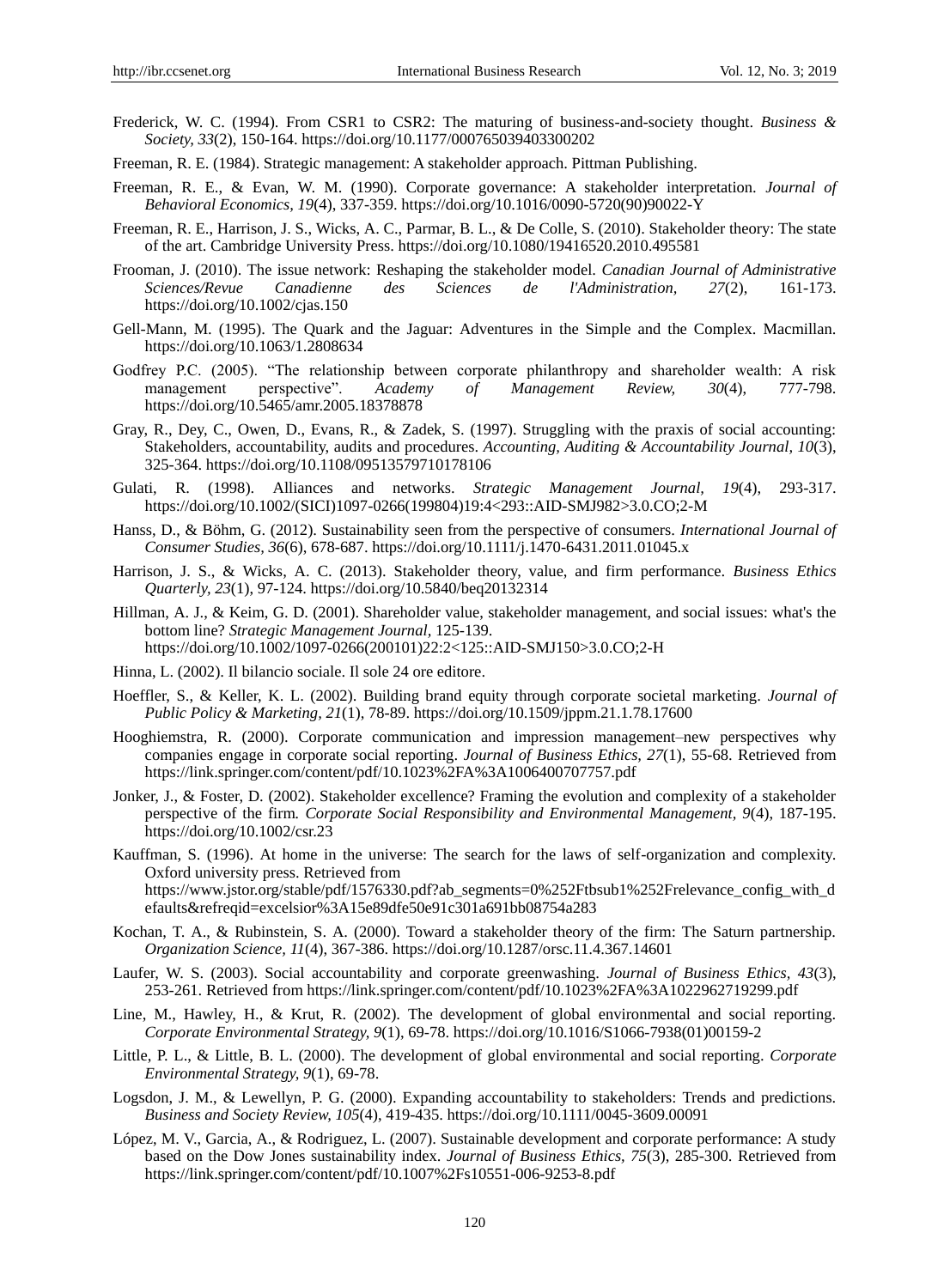- Maak, T. (2007). Responsible leadership, stakeholder engagement, and the emergence of social capital. *Journal of Business Ethics, 74*(4), 329-343. Retrieved from https://link.springer.com/content/pdf/10.1007%2Fs10551-007-9510-5.pdf
- Margolis, J. D., & Walsh, J. P. (2003). Misery loves companies: Rethinking social initiatives by business. *Administrative science quarterly, 48*(2), 268-305. [https://doi.org/10.2307/3556659](https://doi.org/10.2307%2F3556659)
- Marimon, F., del Mar Alonso-Almeida, M., del Pilar Rodr guez, M., & Alejandro, K. A. C. (2012). The worldwide diffusion of the global reporting initiative: what is the point? *Journal of Cleaner Production, 33,*  132-144. <https://doi.org/10.1016/j.jclepro.2012.04.017>
- Matos, S., & Hall, J. (2007). Integrating sustainable development in the supply chain: The case of life cycle assessment in oil and gas and agricultural biotechnology. Journal of Operations Management, 25(6), 1083-1102. <https://doi.org/10.1016/j.jom.2007.01.013>
- McWilliams, A., & Siegel, D. (2000). Corporate social responsibility and financial performance. *Strategic Management Journal, 21*(5), 603-609. [https://doi.org/10.1002/\(SICI\)1097-0266\(200005\)21:5<603::AID-SMJ101>3.0.CO;2-3](https://doi.org/10.1002/(SICI)1097-0266(200005)21:5%3C603::AID-SMJ101%3E3.0.CO;2-3)
- Mitchell, R. K., Agle, B. R., & Wood, D. J. (1997). Toward a theory of stakeholder identification and salience: Defining the principle of who and what really counts. *Academy of Management Review, 22*(4), 853-886.
- Mohr, L. A., & Webb, D. J. (2005). The effects of corporate social responsibility and price on consumer responses. *Journal of Consumer Affairs, 39*(1), 121-147. <https://doi.org/10.1111/j.1745-6606.2005.00006.x>
- Mohr, L. A., Webb, D. J., & Harris, K. E. (2001). Do consumers expect companies to be socially responsible? The impact of corporate social responsibility on buying behavior. *Journal of Consumer affairs, 35*(1), 45-72. <https://doi.org/10.1111/j.1745-6606.2001.tb00102.x>
- Niskanen, J., & Nieminen, T. (2001). "The objectivity of corporate environmental reporting: a study of Finnish listed firms' environmental disclosures". *Business Strategy and the Environment, 10*(1), 29-37. [https://doi.org/10.1002/1099-0836\(200101/02\)10:1<29::AID-BSE268>3.0.CO;2-D](https://doi.org/10.1002/1099-0836(200101/02)10:1%3C29::AID-BSE268%3E3.0.CO;2-D)
- Noland, J., & Phillips, R. (2010). "Stakeholder engagement, discourse ethics and strategic management". *International Journal of Management Reviews, 12*(1), 39-49. <https://doi.org/10.1111/j.1468-2370.2009.00279.x>
- O'Brien, K. A., & Teisl, M. F. (2004). "Eco-information and its effect on consumer values for environmentally certified forest products". *Journal of Forest Economics, 10*(2), 75-96. <https://doi.org/10.1016/j.jfe.2004.05.001>
- Orlitzky M., Schmidt, F. L., & Rynes, S. L. (2003). "Corporate social and financial performance: A meta-analysis". *Organization Studies, 2*4(3), 403-441. [https://doi.org/10.1177/0170840603024003910](https://doi.org/10.1177%2F0170840603024003910)
- Passet, R. (1996). L'économique et le vivant, Paris. Economica, 2.

<https://doi.org/10.5465/amr.1997.9711022105>

- Pfeffer, J., & Salancik, G. R. (1978). The external control of organisations. New York, 175.
- Porter, M. E., & Kramer, M. R. (2006). Strategy and society: the link between corporate social responsibility and competitive advantage. *Harvard Business Review, 84*(12), 78-92. Retrieved from https://luciekuldova.webnode.cz/\_files/2000001957147e72439/The%20Link%20Between%20Competitive %20Advantage%20and%20Corporate%20Social%20Responsibility..pdf
- Rokka, J., & Uusitalo, L. (2008). Preference for green packaging in consumer product choices–do consumers care? *International Journal of Consumer Studies, 32*(5), 516-525. <https://doi.org/10.1111/j.1470-6431.2008.00710.x>
- Rowley, T. J. (1997). Moving beyond dyadic ties: A network theory of stakeholder influences. *Academy of Management Review, 2*2(4), 887-910. <https://doi.org/10.5465/amr.1997.9711022107>
- Rowley, T., & Berman, S. (2000). A brand new brand of corporate social performance. *Business & Society, 39*(4), 397-418.
- Rusconi, G. (2007). Etica, responsabilità *sociale d'impresa e coinvolgimento degli stakeholder.* Impresa Progetto-Electronic Journal of Management, (1).
- Savage, G. T., Nix, T. W., Whitehead, C. J., & Blair, J. D. (1991). Strategies for assessing and managing organizational stakeholders. *The Executive, 5*(2), 61-75. <https://doi.org/10.5465/ame.1991.4274682>
- Sciarelli, M. (2012) Corporate social performance. Il valore allargato alla prospettiva degli stakeholder. Cedam, Padova.
- Sciarelli, M., & Tani, M. (2013). Network approach and stakeholder management. *Business System Review, 1,*  175-190.